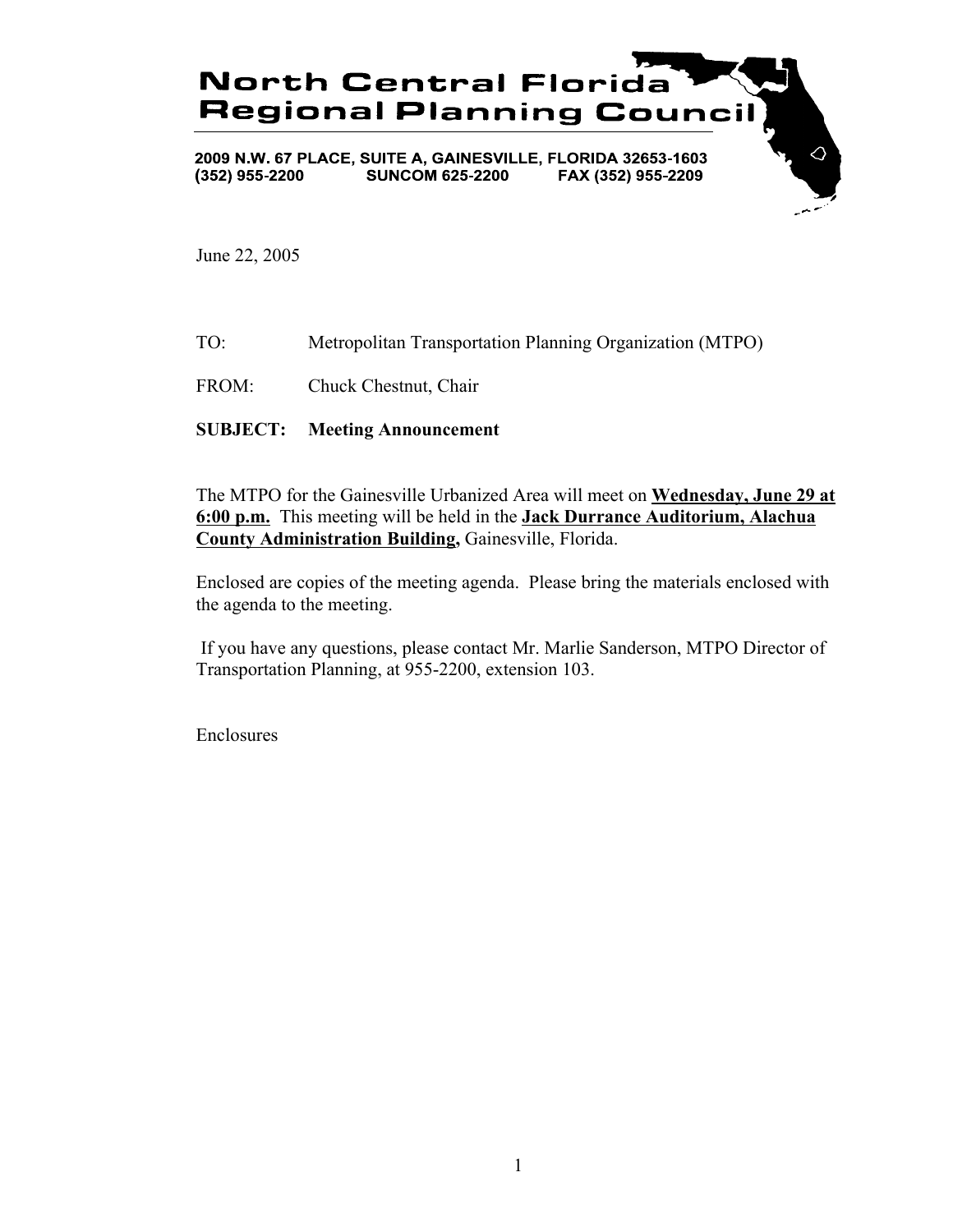

#### **AGENDA**

### **METROPOLITAN TRANSPORTATION PLANNING ORGANIZATION FOR THE GAINESVILLE URBANIZED AREA**

**Jack Durrance Auditorium Wednesday, 6:00 p.m. Alachua County Administration Building June 29, 2005 Gainesville, Florida**

#### **STAFF RECOMMENDATION**

#### **Page # 3 I. Approval of the Meeting Agenda APPROVE BOTH AGENDAS and Consent Agenda**

The MTPO needs to review and approve both agendas

#### **Page # 121 II. Transportation Disadvantaged Board Chair Appointment APPOINT CHAIR**

The MTPO needs to appoint either a City or County Commissioner to Chair this Board

Page #123 III. State Roads 26/26A Lighting Plans APPROVE FUNDING

# **ALTERNATIVE**

The MTPO has requested that City and County staff identify possible funding alternatives for the proposed University of Florida lighting plan

### Page #135 IV. SW 20<sup>th</sup> Avenue/Student Village Charrette NO ACTION REQUIRED  **Workshop**

The MTPO has requested this workshop to discuss circumstances that may have changed since this 1997 Charrette

Page <sup>#</sup>145 V. Unfunded Project Priorities **APPROVE STAFF** 

**RECOMMENDATIONS**

These priorities are for needed projects that are currently not funded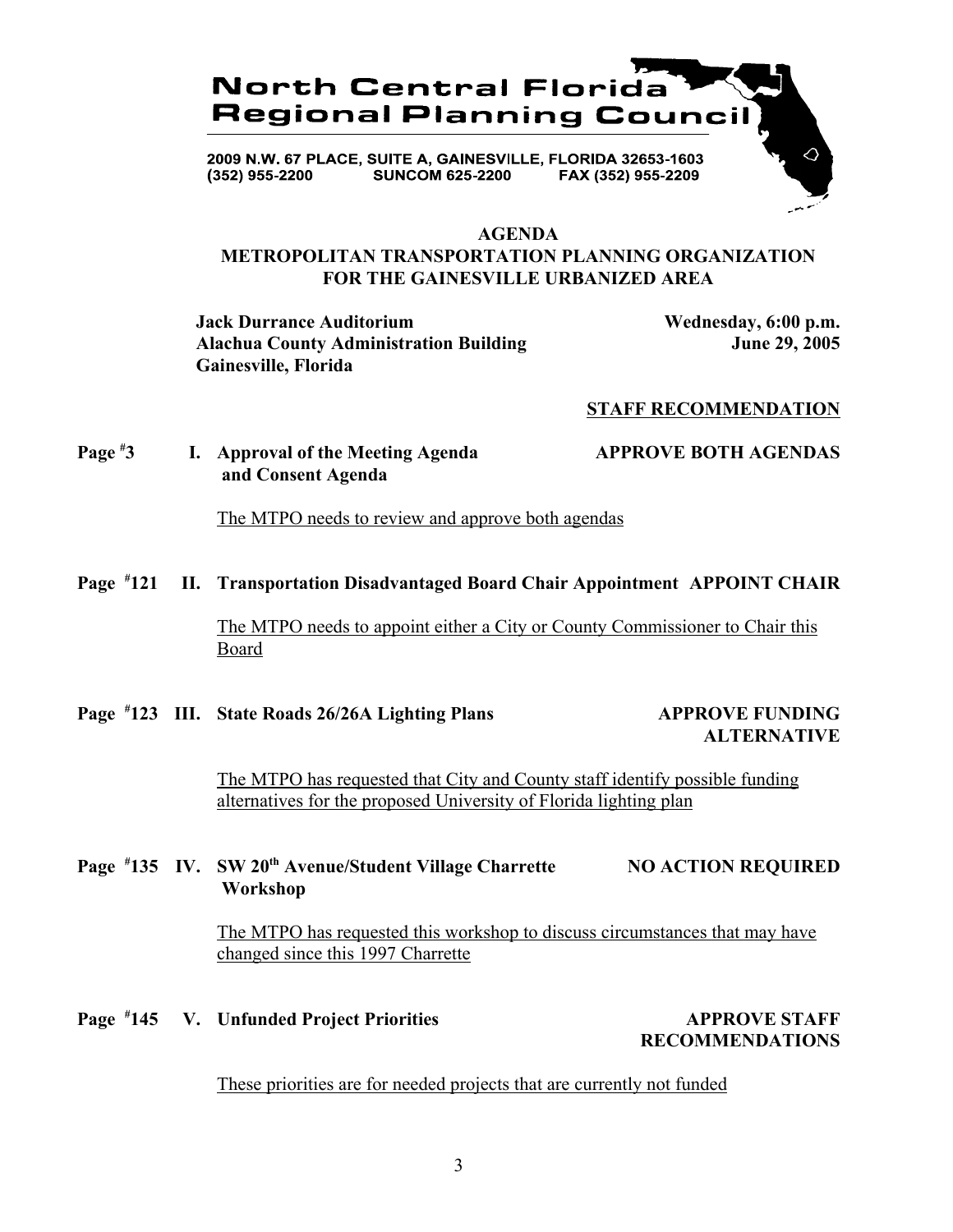## The next MTPO meeting is currently scheduled for July 14 at 1:30 p.m.

### **VII. Comments\***

- **A. MTPO Members**
- **B. Citizens**
- **C. Chair's Report (if necessary)**

Please bring the enclosed materials to the meeting. If you have any questions regarding the agenda items or enclosed materials, please contact Mr. Marlie Sanderson, MTPO Director of Transportation Planning, at 955-2200, extension 103.

\*No handout included with the enclosed agenda material.

\\Marlie\public\MS05\MTPO\AGENDA\June29.wpd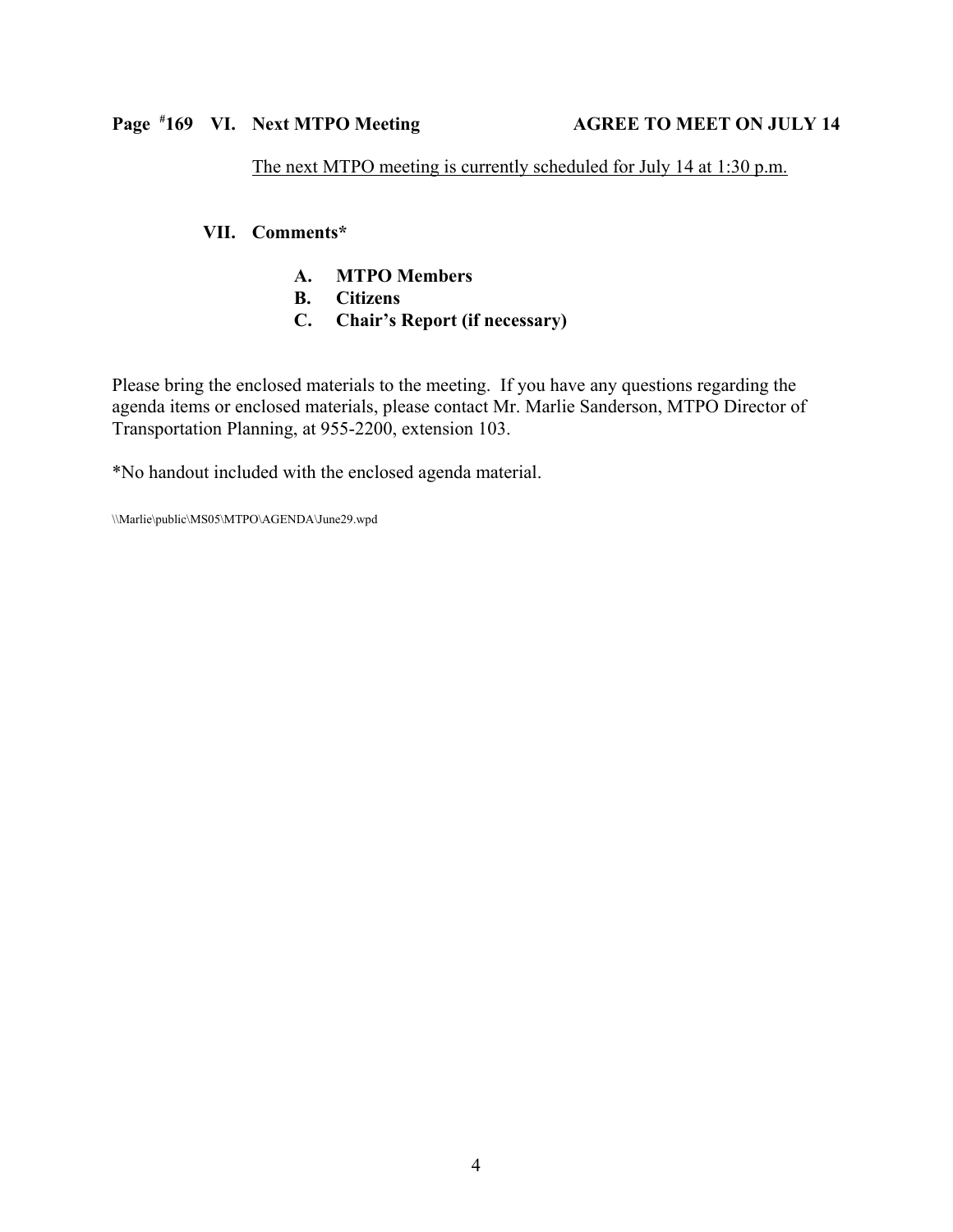## **North Central Florida Regional Planning Council**

2009 N.W. 67 PLACE, SUITE A, GAINESVILLE, FLORIDA 32653-1603 (352) 955-2200 **SUNCOM 625-2200** FAX (352) 955-2209

**CONSENT AGENDA**

### **METROPOLITAN TRANSPORTATION PLANNING ORGANIZATION FOR THE GAINESVILLE URBANIZED AREA**

**Jack Durrance Auditorium Wednesday, 6:00 p.m. Alachua County Administration Building June 29, 2005 Gainesville, Florida**

### **STAFF RECOMMENDATION**

**Page # 9 CA. 1 MTPO Minutes- May 16, 2005 APPROVE MINUTES** This set of MTPO minutes is ready for review **Page # 11 New Traffic Signal- Newberry Road and APPROVE JOINT NW 48<sup>th</sup> Boulevard RECOMMENDATIONS** The Florida Department of Transportation (FDOT) is proposing to add a new traffic signal Page #55 CA. 3 **FREAD RESULTS APPROVE JOINT (University Avenue north to NE 55th Place) RECOMMENDATIONS** FDOT has provided sixty percent resurfacing design plans for this project **Page # 621 CA. 61 Resurfacing Project- NW 39th Avenue APPROVE STAFF (I-75 east to NW 43rd Street) RECOMMENDATIONS** FDOT has provided sixty percent resurfacing design plans for this project

Page #69 CA. 5 **69 Resurfacing Project- NW 34th Street APPROVE STAFF (NW 5th Avenue to US 441) RECOMMENDATION** FDOT is requesting design scope recommendations for this project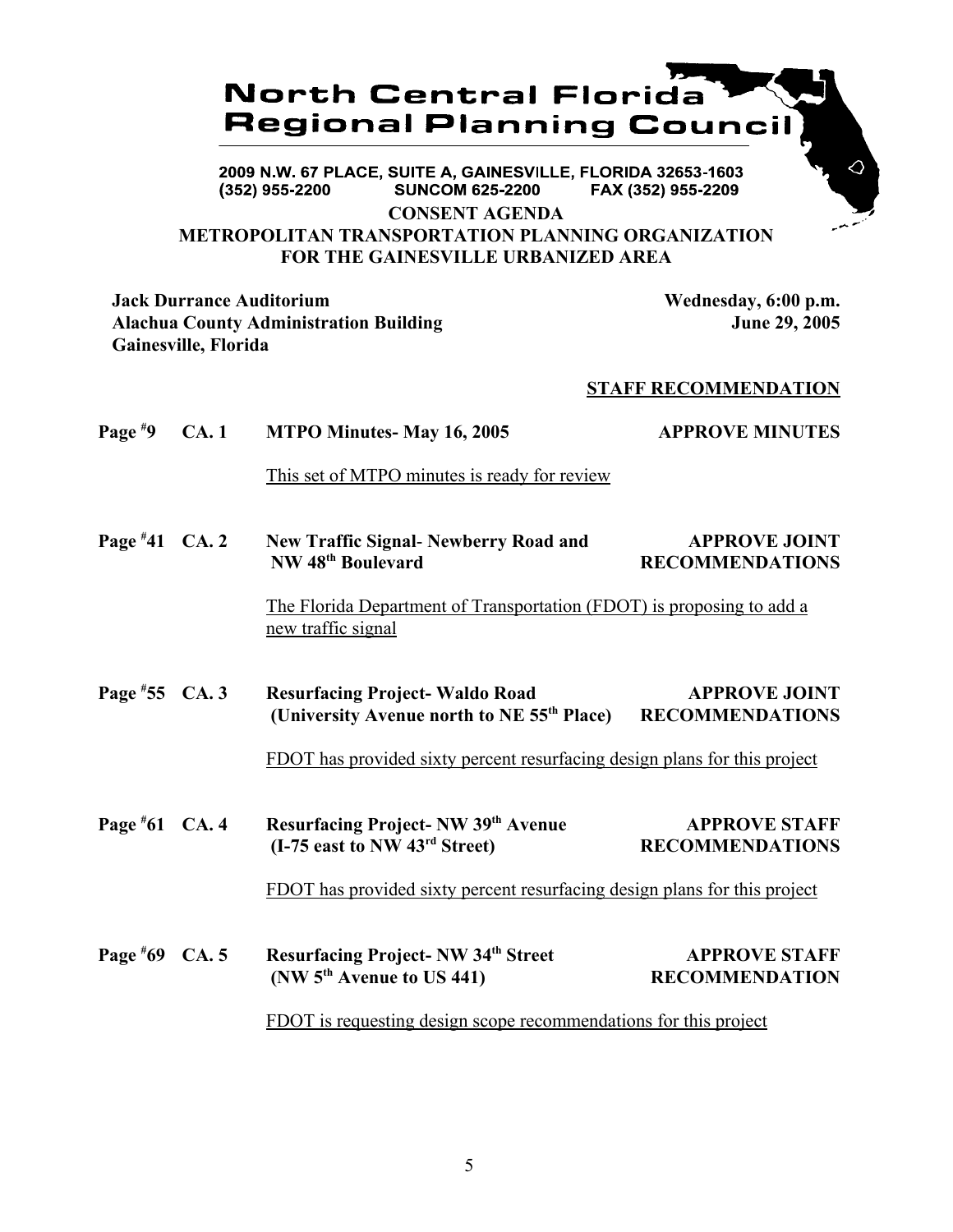| Page $*77$ CA. 6 |              | Resurfacing Project- NW 6 <sup>th</sup> Street/NW 8 <sup>th</sup><br><b>Avenue (Main Street to US 441)</b>                                                | <b>APPROVE STAFF</b><br><b>RECOMMENDATION</b>          |
|------------------|--------------|-----------------------------------------------------------------------------------------------------------------------------------------------------------|--------------------------------------------------------|
|                  |              | FDOT is requesting design scope recommendations for this project                                                                                          |                                                        |
| Page $*85$ CA. 7 |              | <b>Construction Project-S. Main Street</b><br>(S. 16 <sup>th</sup> Avenue to Depot Avenue)                                                                | <b>APPROVE JOINT</b><br><b>RECOMMENDATIONS</b>         |
|                  |              | FDOT is requesting design scope recommendations for this project                                                                                          |                                                        |
| Page $*91$       | <b>CA. 8</b> | Signal Update- SW 16th Avenue                                                                                                                             | <b>APPROVE JOINT</b><br><b>RECOMMENDATIONS</b>         |
|                  |              | FDOT is requesting design scope recommendations for the SW $16th$<br>Avenue signal update projects at SR 329 (Main Street) and SW 6 <sup>th</sup> Street. |                                                        |
| Page $*95$       | CA.9         | <b>Transportation Disadvantaged (TD)</b><br><b>APPROVE RESOLUTION</b><br><b>Program-Resolution of Appreciation</b>                                        |                                                        |
|                  |              | This Resolution thanks Mr. Domenech for his service to the TD Program                                                                                     |                                                        |
| Page #101 CA. 10 |              | <b>Transportation Disadvantaged</b><br><b>Program-Planning Grant Application</b>                                                                          | <b>APPROVE RESOLUTION</b>                              |
|                  |              | Each year, the MTPO submits this application in order to receive funds for<br>this Program                                                                |                                                        |
| Page #105 CA. 11 |              | <b>Transportation Disadvantaged</b><br><b>Program-Status Report</b>                                                                                       | <b>NO ACTION REQUIRED</b>                              |
|                  |              | The MTPO has asked for regular status reports concerning this program                                                                                     |                                                        |
| Page #111 CA. 12 |              | <b>MTPO Certification</b>                                                                                                                                 | <b>AUTHORIZE CHAIR TO</b><br><b>SIGN CERTIFICATION</b> |
|                  |              | FDOT is recommending that the MTPO planning process be certified                                                                                          |                                                        |